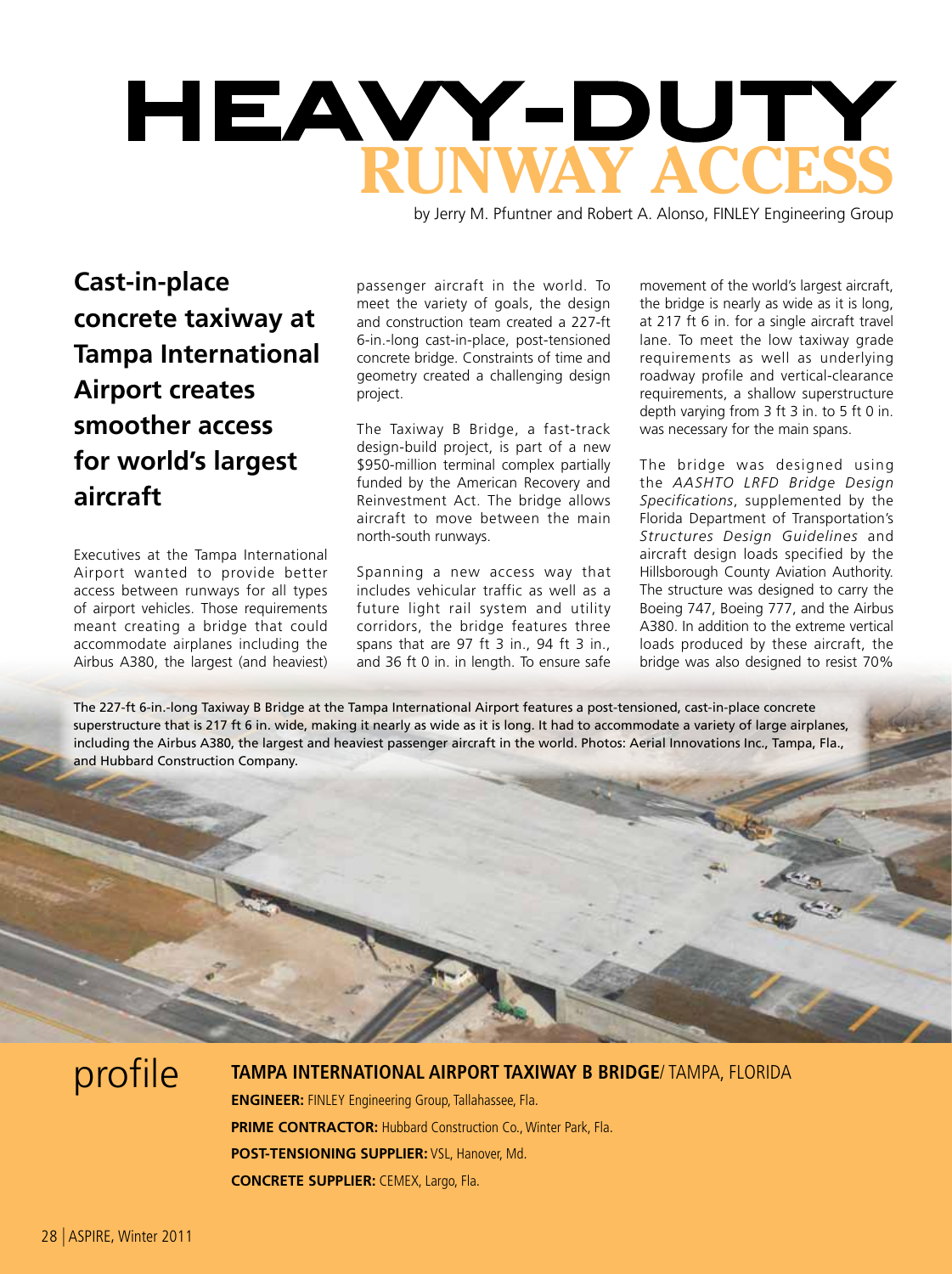# **The bridge was the first in Florida to use 31-strand tendons. The total longitudinal stressing force is more than 80,000 kips.**

of the vertical load applied longitudinally as a braking force, as well as a 30% vertical impact factor on all live loads.

### **31-Strand Tendons Used**

The cast-in-place concrete voided superstructure for Spans 1 and 2 consists of 25 evenly spaced webs, a 14-in.-thick, transversely post-tensioned top slab, and an 8-in.-thick bottom slab. The bottom slab contains seven 0.6-in.-diameter strand tendons located between each 20-in.-thick web. Each web contains two, thirty-one 0.6-in. diameter strand tendons. The taxiway bridge was the first in the State of Florida to use the 31-strand tendons. The total longitudinal stressing force in the bridge is more than 80,000 kips.

Pier 2 is integrally connected to the superstructure, and consists of 48-in. diameter columns, supported by 48-in.-diameter drilled shafts. Pier 3, which has pinned connections to the superstructure, was designed as a continuous 3-ft-wide wall also supported by drilled shafts. The rigid wall allows the longitudinal forces to be distributed to all of the drilled shafts, minimizing the number of shafts required.

The third span, supported by walls at Pier 3 and Abutment 4, was designed to serve as the corridor for a future light-rail track. With a required minimum vertical clearance of 17 ft, the maximum allowable superstructure depth was only 2 ft 6 in. Although the span is only 36 ft, this presented several challenges due to the magnitude of the aircraft design loads. It was decided to integrally connect the superstructure to the abutment. The fixed connection reduced the bending moments in the

superstructure, allowing a shallow section to be created that did not require post-tensioning. This created significant cost savings for the general contractor.

#### **Innovative Modeling Techniques**

The bridge was a fast-track design-build project from the start. There was less than 3 weeks to prepare the prebid conceptual design. Although the owner provided a preliminary design concept, the designer produced optimized substructure and superstructure designs, estimated quantities, and proposed alternative construction techniques that allowed the contractor to be more competitive with its bid.

To speed this process and ensure the structure could support the required loads, multiple design models were used to accurately reflect the behavior and distribution of loads, as well as to achieve concurrence between models. RM-Bridge and LUSAS 3D were used for the longitudinal and transverse analysis and design of the superstructure.

The results of the two models were superimposed to determine the maximum stresses at all locations during all phases of construction. This 3-D, finite-element modeling, combined with an independent check analysis, allowed the design to be fast-tracked while providing the design-build team with the confidence to proceed with foundation installation while superstructure details were finalized.

In addition to their use in designing the superstructure, these models helped determine the distribution of loads to the substructure. Due to the



The bridge's bottom slab contains seven 0.6-in.-diameter strand tendons located between each 20-in.-thick web. Each web contains two, thirty-one 0.6-in.-diameter strand tendons. It is the first bridge in Florida to use 31-strand tendons.

large longitudinal loads, the abutments and piers were connected to the posttensioned superstructure, providing the most efficient use of the entire bridge substructure. This produced a better distribution of loads to the columns and drilled shafts. Maximizing the use of the entire structure created significant cost savings, as it reduced the size and number of drilled shafts and columns.

#### **Models Provide Fast Start**

This extensive modeling and early calculations allowed the design-build team to get a running start once its proposal was accepted. To meet the aggressive construction schedule, final substructure design plans were submitted to the owner within 4 weeks. The contractor began drilledshaft installation a few weeks later, before the final superstructure design was submitted. The final superstructure design plans were submitted less than 4 weeks after the substructure plans. This rapid process allowed the contractor to fast-track construction and complete construction slightly more than 1 year after it commenced.

#### 227-FT-LONG, THREE-SPAN, CAST-IN-PLACE CONCRETE VOIDED SUPERSTRUCTURE BRIDGE / TAMPA INTERNATIONAL AIRPORT, OWNER

**reinforcement supplier:** Gerdau Ameristeel, Plant City, Fla.

**BRIDGE DESCRIPTION:** Three-span (97 ft 3 in., 94 ft 3 in., and 36 ft 0 in.) cast-in-place concrete bridge with a superstructure depth varying between 3 ft 3 in. and 5 ft 0 in. and a width of 217 ft 6 in.

**BRIDGE CONSTRUCTION COST: \$34 million**